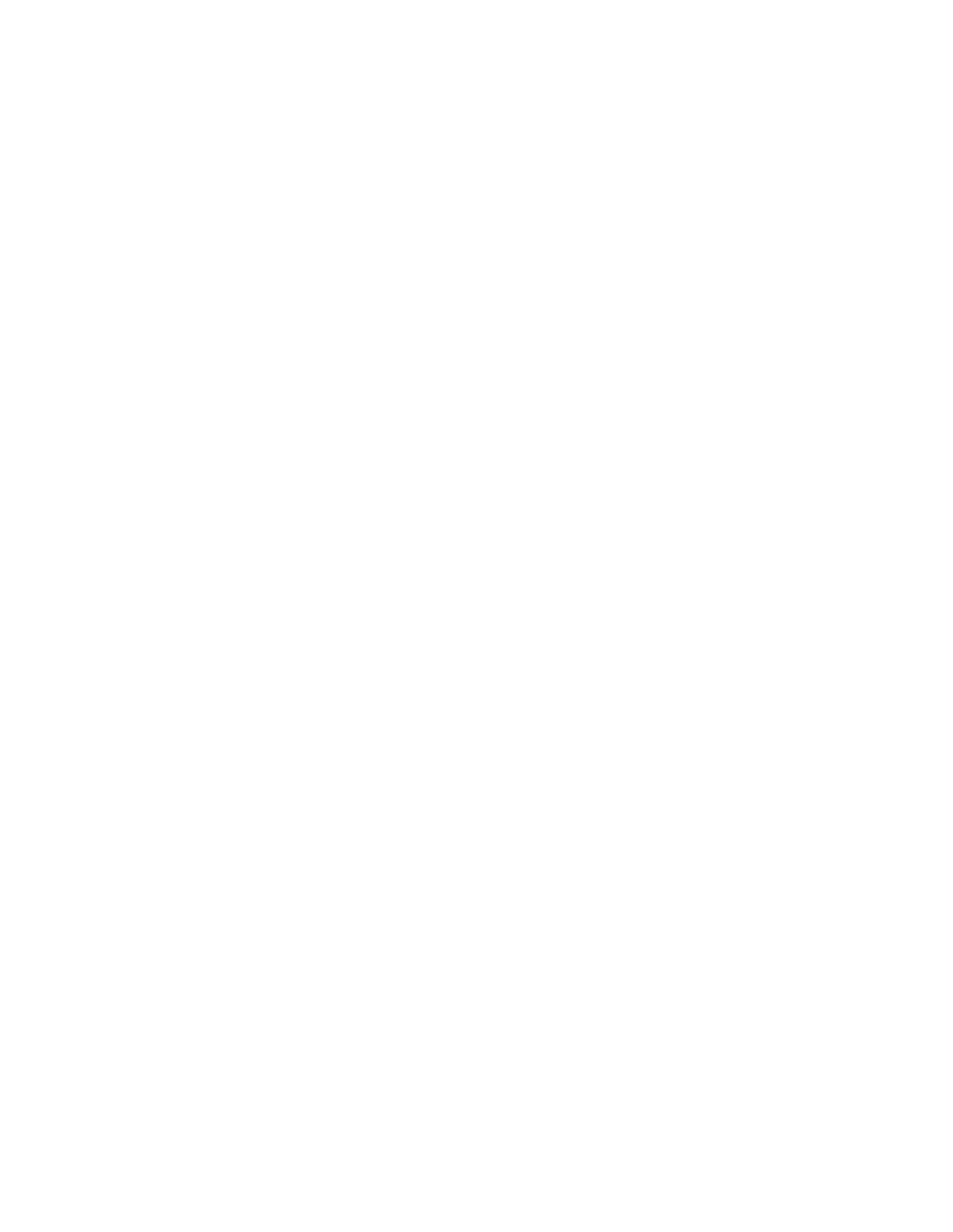### **HILL, Chief Justice**.

[¶1] Appellant, Cynthia Louise DeJohn (Wife), contends that the district court abused its discretion in dividing the parties' marital property. Appellee, Kenneth David DeJohn (Husband), asserts that the property division was well within the district court's broad discretion in such a matter.

#### **ISSUES**

[¶2] Wife poses these issues for our consideration:

 1. In a marital dissolution, whether it is an abuse of discretion to treat marital joint property – including the parties' home – as the equivalent of Husband's pre-marital property holdings.

 2. In a marital dissolution, whether it is an abuse of discretion to disregard the Wife's share of ownership in the parties' marital home and other assets in joint names.

Husband simply contends that the distribution of property does not constitute an abuse of discretion.

[¶3] In her reply brief, Wife asserts that Husband's brief raised these additional issues:

 1. Whether Husband was actually employed during the marriage.

 2. Whether Husband can assert a prenuptial agreement.

 3. Whether Husband can assert an estate plan to avoid gifts of joint property.

 4. Whether Wife operated the parties' mobile home park.

 5. Whether Husband has falsely attacked Wife's credibility.

## **FACTS AND PROCEEDINGS**

[¶4] The parties do not dispute that they were married on July 30, 1993, and that they informally separated in January of 2003. At the time of the divorce proceedings, Wife was 49 years old and Husband was 56. A decree of divorce was entered on November 24, 2004.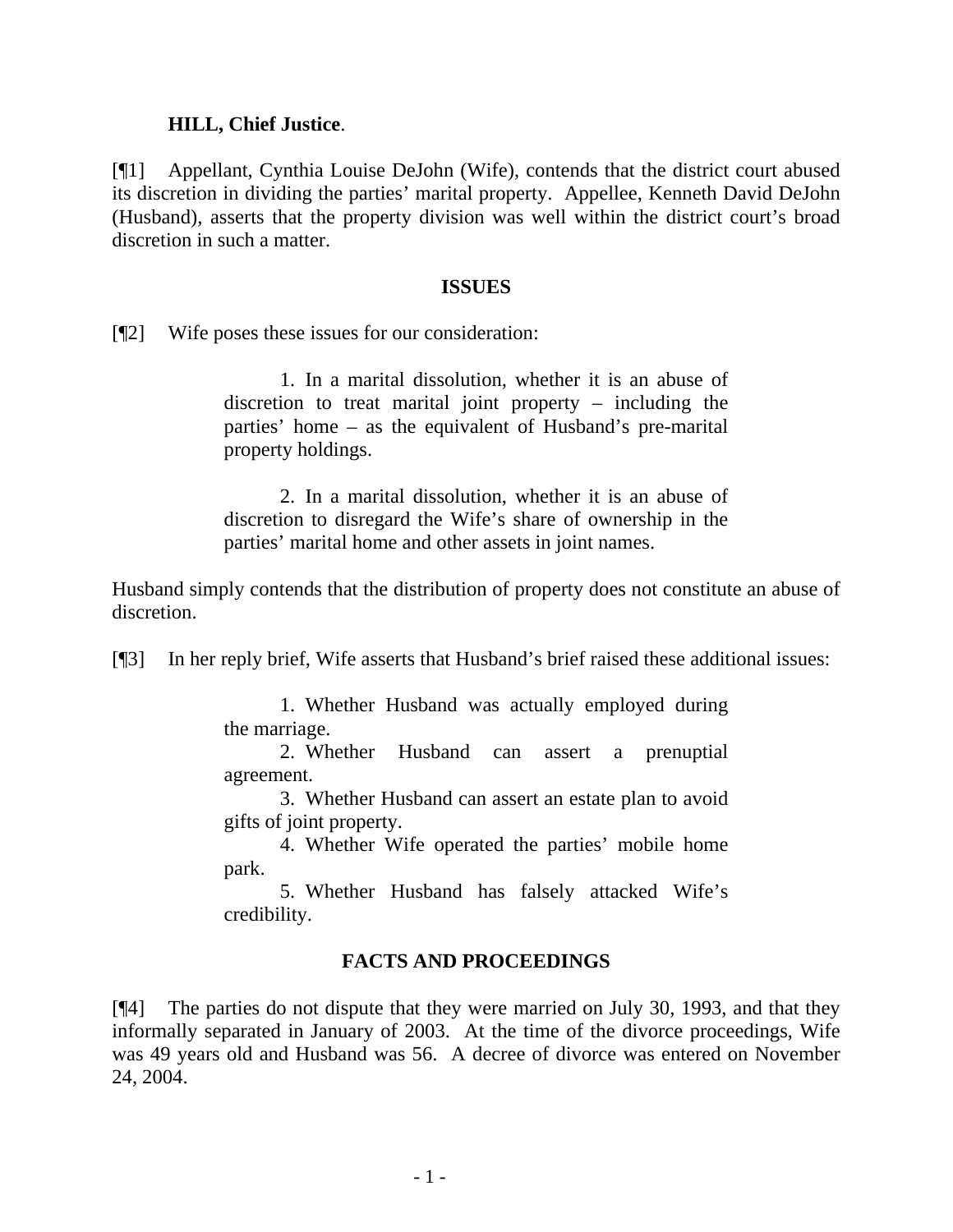[¶5] During the course of his working career, Husband earned several million dollars working in the high-tech industry. Wife worked throughout her adult life prior to the marriage, and had both an undergraduate degree in business and a Masters of Business Administration from the University of Colorado, although she had never really been employed outside the marriage so as to make significant use of her college degrees.

[¶6] The parties were first acquainted when both worked at Storage Technology, but became friends while Wife worked for the Mountain Man Fruit and Nut Company in the Boulder area, and Husband worked for Exobyte. They dated for a time, and then in late 1991, Wife moved into Husband's home, and they lived together there until that house was sold shortly after their marriage. Neither party held down formal "jobs" during much of the marriage. Husband's work was to invest and reinvest his retirement nest egg, and Wife assisted him to some extent (Husband says she helped very little and was just a "housewife," and Wife asserts that she helped quite a bit). In the year 2000, Wife began working as a real estate agent, and during the four years 2000-2003, her gross income was \$225,000.00. During the course of the approximately 10-year marriage, the parties' gross income was over \$2,000,000.00, and the parties expended about \$900,000.00 of that on living expenses.

[¶7] Husband came to the marriage with approximately \$1,250,000.00, which he earned working in the high-tech manufacturing field and which he considered **his** retirement nest egg (this amount included his home which was valued at about \$450,000.00). Wife, on the other hand, came to the marriage with very few assets. Husband's position in these proceedings is best summed up by the following testimony given by him at trial:

> Q. Now, at the time you left high-tech manufacturing and you had this asset base that you described, what were your plans in terms of going forward with those assets?

> A. The plan on going forward was to utilize the assets by investing in property, primarily mountain property, doing some improvements and reselling the mountain property to earn a living off the increased value of that mountain property. And to constantly reinvest the basis so that the amount of money never changed.

> Q. And why was it important for you to preserve the basis of the assets you started with when you left high-tech manufacturing?

> A. It was my total retirement. It was 26 years of a career. It was the idea that I wanted to have a viable retirement, and I wanted to be relatively well provided for in that retirement through those resources. I had no other retirement program at all.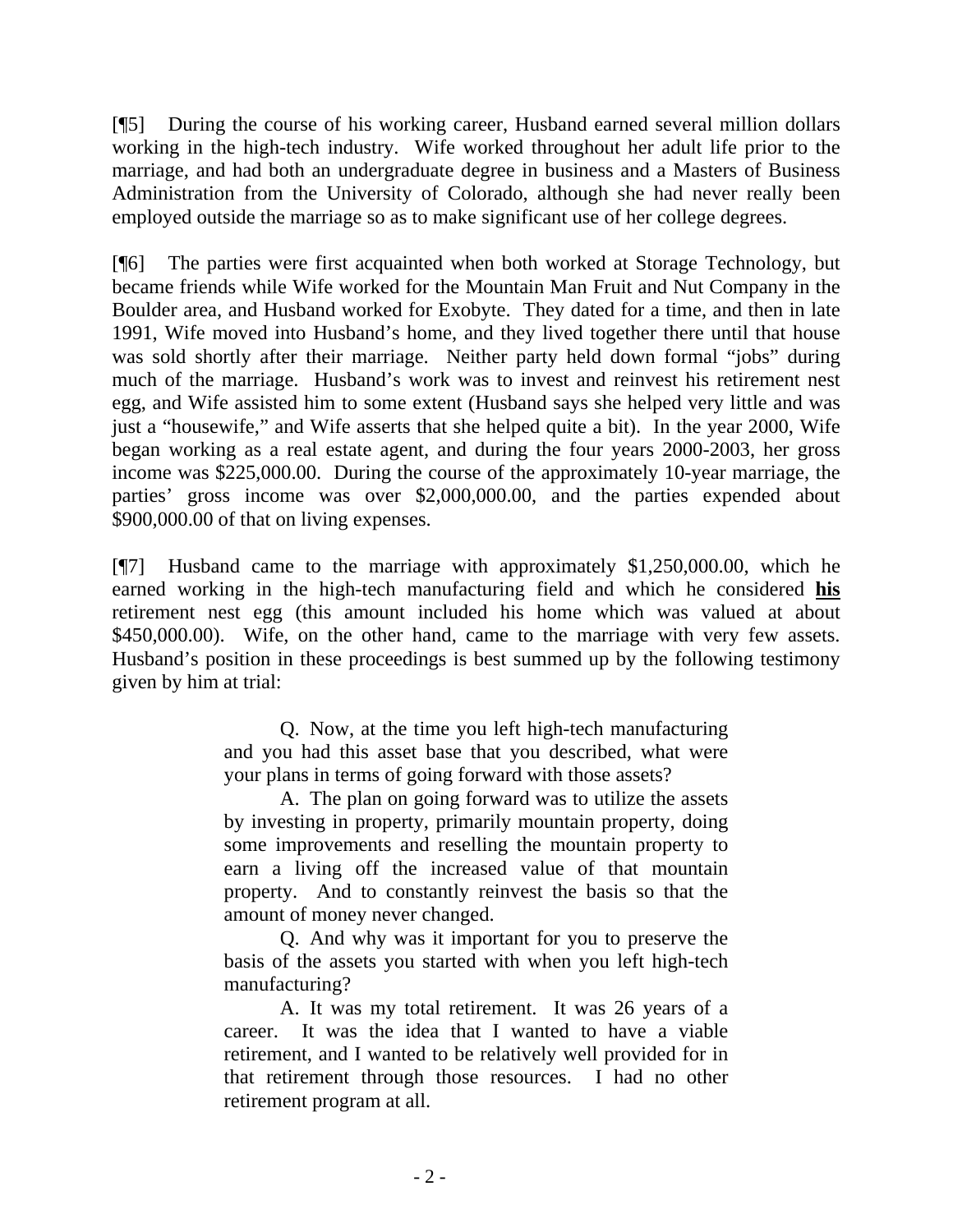[¶8] Furthermore, Husband emphasized that the parties cohabited for quite a while, but he then reluctantly agreed to marry Wife because she wanted to have a child with him, and he agreed to "accommodate her with that." No children were born of the marriage, however. Husband also contended that the parties entered into an informal premarital understanding with respect to his retirement funds:

> Q. Okay, at the time you and Mrs. DeJohn got married, or rather prior to that time, did you have any discussions with her regarding your assets and your plans with regard to those assets that you just described?

> > A. Absolutely.

Q. What did you tell her regarding the assets that you had in your possession?

A. That I wasn't willing to risk those assets and wasn't willing to start my life over. That at 45 years old and after 26 years of earning those assets independently, I was not going to entertain a relationship whereby those assets would become community property or joint property.

Q. What was her response when you made those comments to her?

A. Completely affirmative. Complete autonomy with regard to the assets. Complete autonomy with regard to the usage of those assets, in that that was my way of earning a living.

Q. Would it be fair to say that she assured you that she would not make any claims against your assets in the event of a divorce?

A. Absolutely assured me of that, no claims at all on the assets, and no attempt to deal with those assets in the course of the marriage, other than to let me do what I was going to do with them and earn a living through them.

[¶9] Husband conceded that several of his assets were titled in the parties' joint names at the time of the divorce, but he explained that as follows:

> Q. Did there subsequently come a time where you did in fact place certain assets in joint tenancy with Mrs. DeJohn?

> A. Beginning after the sale of the – well, there was discussion early in the marriage about the fact that if I died Cindy would inherit nothing, so what I did is I put some assets in joint tenancy, that would be the ones she would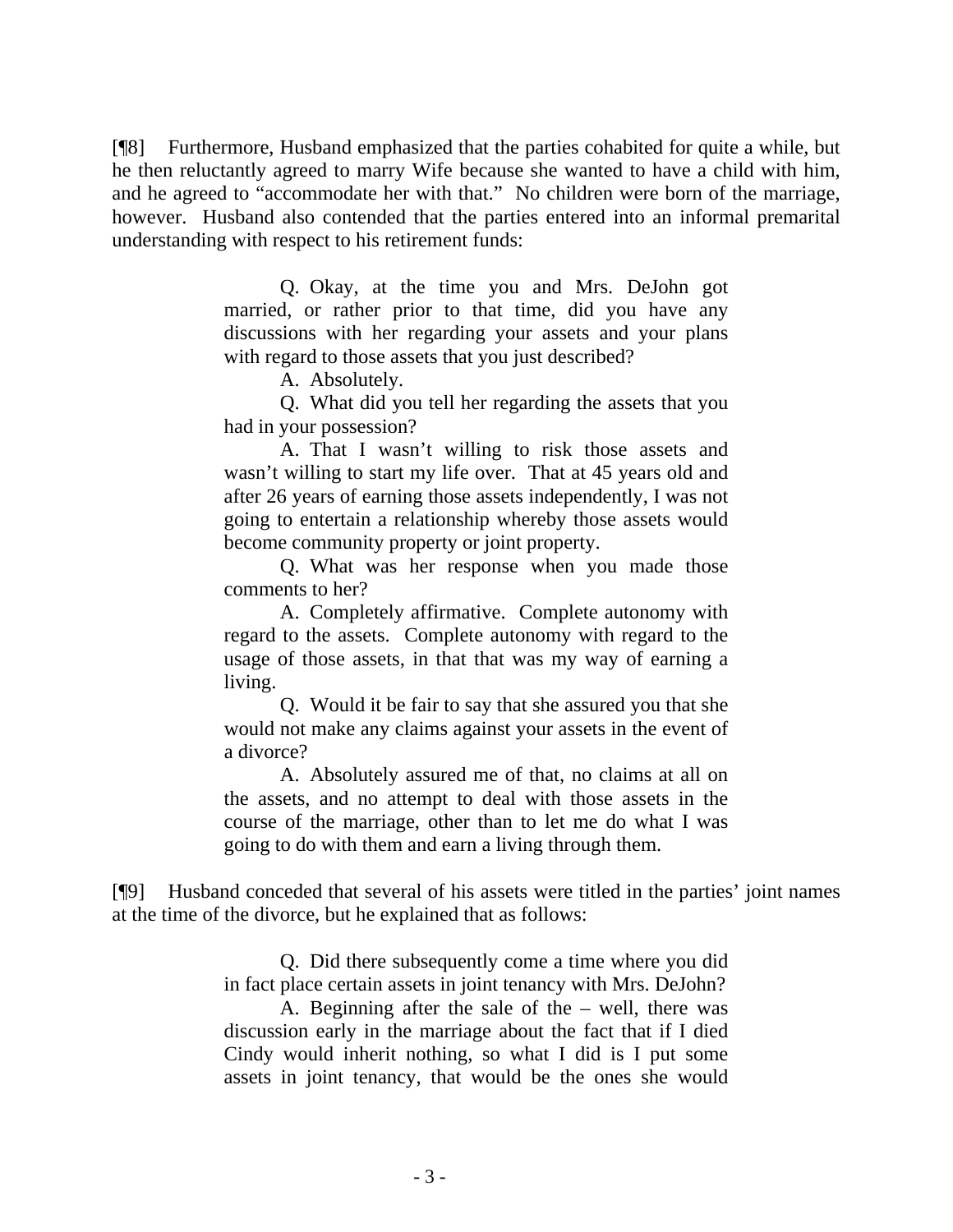inherit if I died. And that was probably around 20 percent<sup>[1](#page-5-0)</sup> of the total assets. It was a few assets and they tended to be long-term more life-style oriented than business oriented assets.

The bottom line was that Husband wanted to keep all assets that could be traced to his retirement funds, without regard for how those assets were titled at the time of the divorce. Specifically, Wife asked that the following jointly held assets be divided equitably in accordance with Wyo. Stat. Ann. § 20-2-114 (LexisNexis 2005): (1) The marital home at 58 Overlook Road; (2) Notes receivable on the Vedauwoo Springs lots that were titled in their joint names; (3) Rockaway Ranch Lots purchased with a line of credit for which Wife was also liable; and (4) \$155,000.00 in their joint bank account.

[¶10] The district court issued the following decision letter:

The Plaintiff, Cynthia DeJohn and the Defendant, Kenneth DeJohn, were married to each other on July 30, 1993, in Boulder, Colorado. No children have been born as a result of the marriage. The parties have been separated since January of 2003. The Defendant worked in the high-tech industry until 1995. At the time of the marriage, the Defendant had approximately \$1.25 million dollars in assets. Since 1995, the Defendant has been involved in the acquisition and resale of real property.

The Plaintiff, at the time of the marriage, had virtually no assets. Since the year 2000, the Plaintiff has been employed as a real estate agent in Laramie, Wyoming, and has made as much as \$70,000 in the year 2003.

During their marriage, the parties lived in Boulder, Colorado, and then moved to Kemmerer, Wyoming, in 1997. The parties, thereafter, moved to Cheyenne, Wyoming, in 1998, and ultimately to what is known as the Overlook Road home in the Vedauwoo area between Laramie and Cheyenne.

The Plaintiff currently lives in a home that she is purchasing in Laramie. The Defendant resides at the Overlook Road residence.

During the course of the marriage, the Defendant bought and sold various pieces of property, the profits of which the parties used for their living and enjoyment.

<span id="page-5-0"></span><sup>&</sup>lt;sup>1</sup> Husband was apparently unaware that he could not disinherit his wife. *See* Wyo. Stat. Ann. § 2-5-101 (LexisNexis 2005).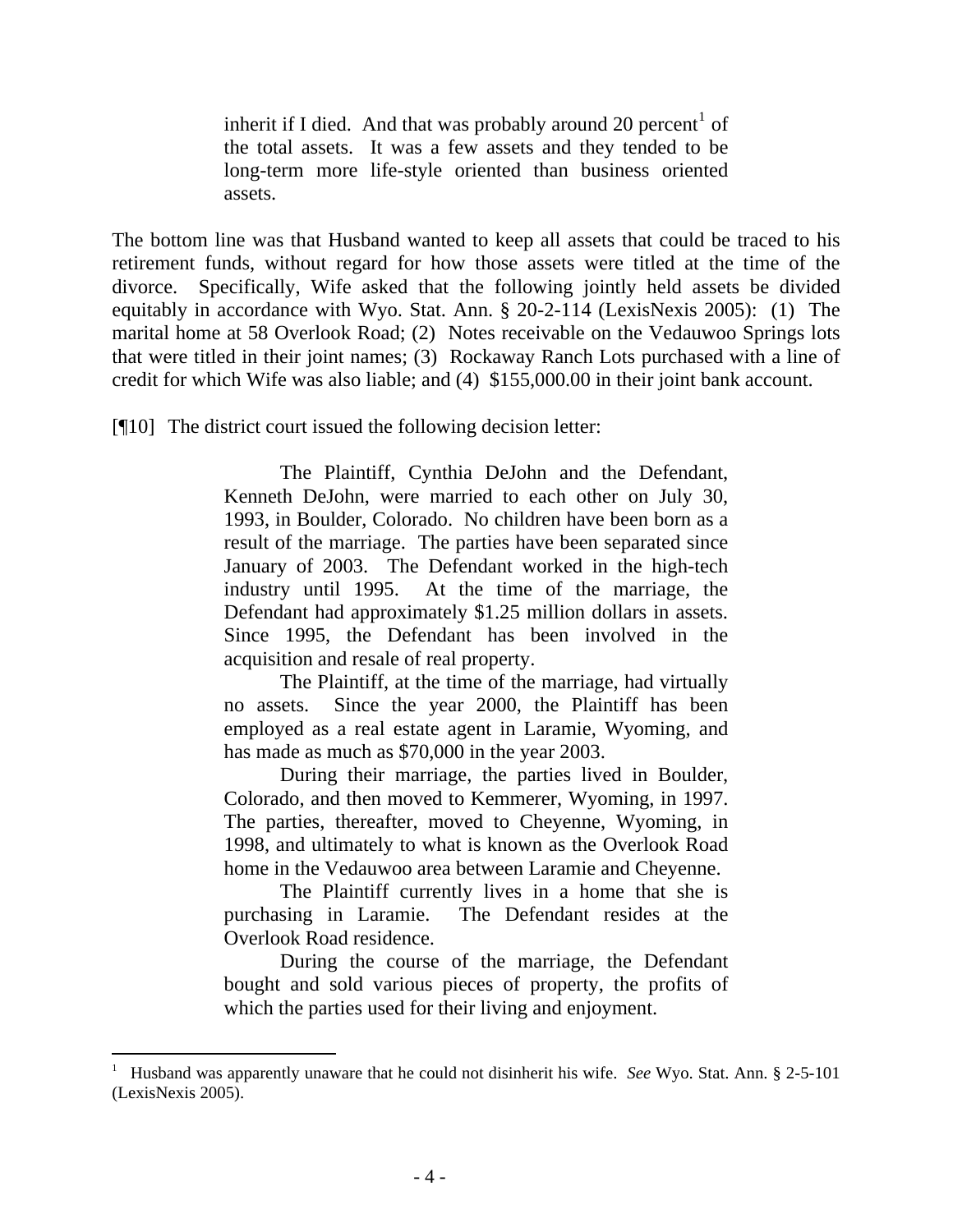It is clear that during their married life together, the Plaintiff and Defendant enjoyed a prosperous lifestyle.

The parties have mutually agreed and divided a great deal of personal property. The order, entered herein, should reflect that those items of personal and real property that have been mutually divided to the parties in satisfaction, should be set over to them as their sole and separate property.

At issue, however, is in excess of \$1,000,000 in assets that include the marital home and adjoining lots, cash, and various mortgage notes.

The Plaintiff contends that these assets should generally be split equally since they were acquired during the marriage. The Defendant, however, believes that he should receive virtually all of the assets since they can be traced back to the 1.25 million dollars that he brought into the marriage.

## **Discussion**

 The Court generally agrees with the Defendant's analysis. The Defendant brought in excess of \$1,000,000 into the marriage, while the Plaintiff brought virtually nothing. The Plaintiff and the Defendant have not been married a long time. The Defendant explained to the Plaintiff, at the inception of the marriage, that it was his intention to use his money to invest and make a living. All of the properties and assets that the parties currently have can be traced back to Mr. DeJohn's original assets that he brought into the marriage. The fact that the assets have turned over and that some are in the joint names of the parties, does not change the fact that the origin of the asset was with Mr. DeJohn. This Court believes that there is a general exception to the foregoing.

 The Plaintiff made substantial investments of time and effort regarding the development of a mobile [home] park in Kemmerer, Wyoming, that was originally bought by the Defendant. In that regard, Mr. DeJohn initially invested \$256,000 to purchase the mobile home park. Additional outlays of capital by Mr. DeJohn resulted in an investment basis of \$563,000. The park was ultimately sold for \$725,000, thus resulting in \$162,000 profit to the DeJohns. The Court believes that Ms. DeJohn is entitled to one-half of that profit, since it was attained in part through the Plaintiff's efforts.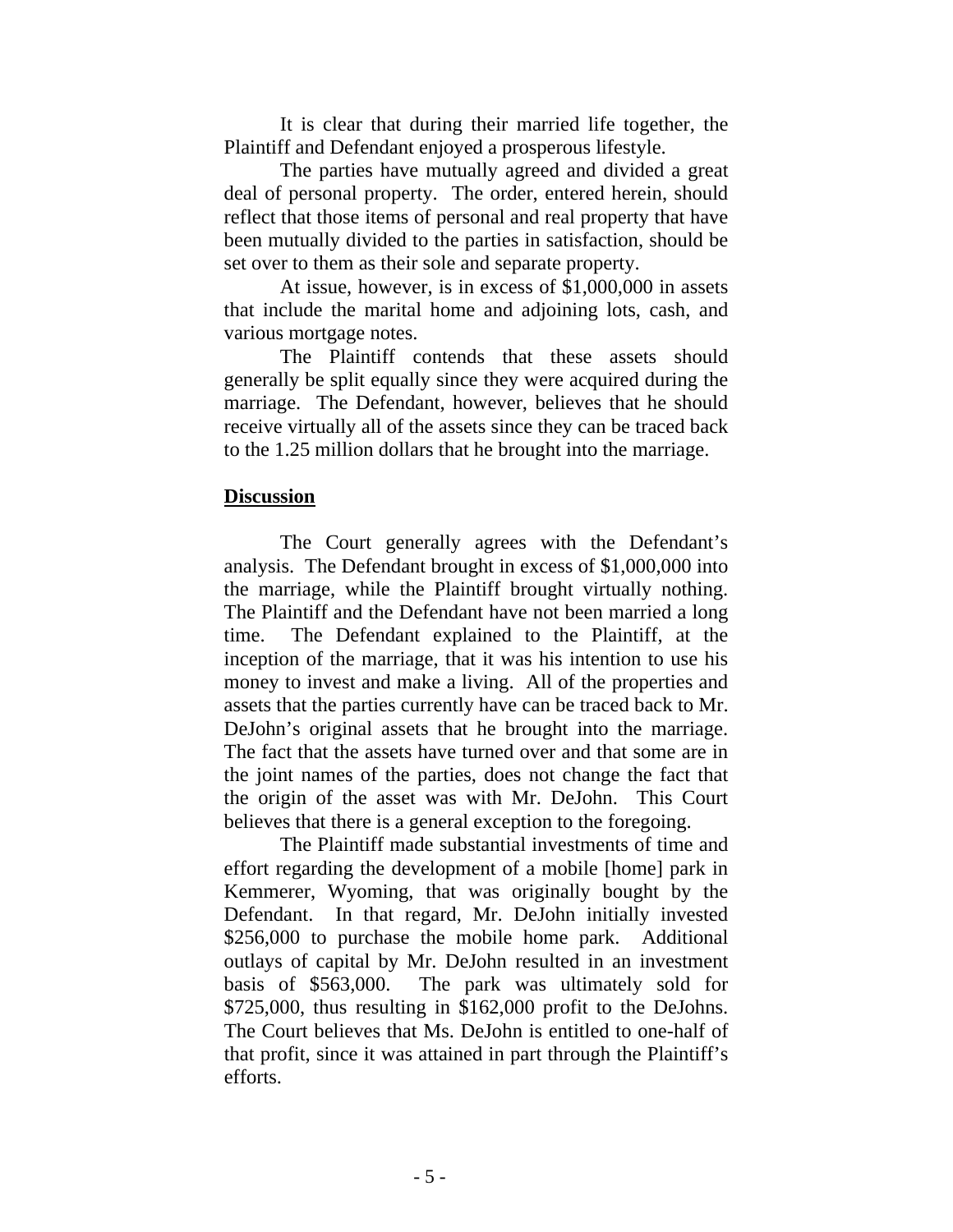The parties then took the proceeds from the sale of the mobile home park and ultimately used those proceeds to buy their home on Overlook Road. That property was purchased for \$285,000. The parties have submitted evidence of differing current values for the Overlook Road residence. The [Defendant's] testimony indicates the market value is \$355,000, while the Plaintiff's evaluation of the property is \$450,000. The Defendant's evaluation is based upon an appraisal, however, the Court finds that the Plaintiff's evaluation, given her real estate background, also has proper foundation. The average between the two evaluations is approximately \$400,000, which the Court finds to be the proper current valuation of the Overlook Road home. This results in a \$115,000 appreciation of the home since it was purchased. The Court believes that one-half of that amount should also be set over to the Plaintiff.

 Taking the two amounts together, attributable to the appreciation from the mobile home park and the marital home, the Court believes that the Plaintiff is entitled to \$138,500.

 The Court would also note, that the Plaintiff has placed a significant (\$60,000) down payment on her current home in Laramie. That home is also well furnished. The Plaintiff has an excellent vehicle and other personal belongings. This taken together with \$138,500 that the Court is awarding to the Plaintiff, places her in a substantially better position than she was at the time she entered the marriage. The Defendant, however, will be in approximately the same position he was at the time the marriage began.

 It is the order of the Court that by January 15, 2005, the Defendant shall pay to the Plaintiff, the sum of \$138,500. Failing that, the Court will be required to set over to the Plaintiff various assets worth \$138,500. The Plaintiff is also entitled to the four mounted elk heads that she harvested, one of the two freezers, and the remainder of her personal items stored in the basement of the Overlook Road residence. The balance of the property, real and personal, shall be set over to the Defendant including the marital home, adjoining lots, mortgage notes and cash. [Vol. I, 101-3]

The Decree of Divorce accurately reflected the district court's decision letter.

## **STANDARD OF REVIEW**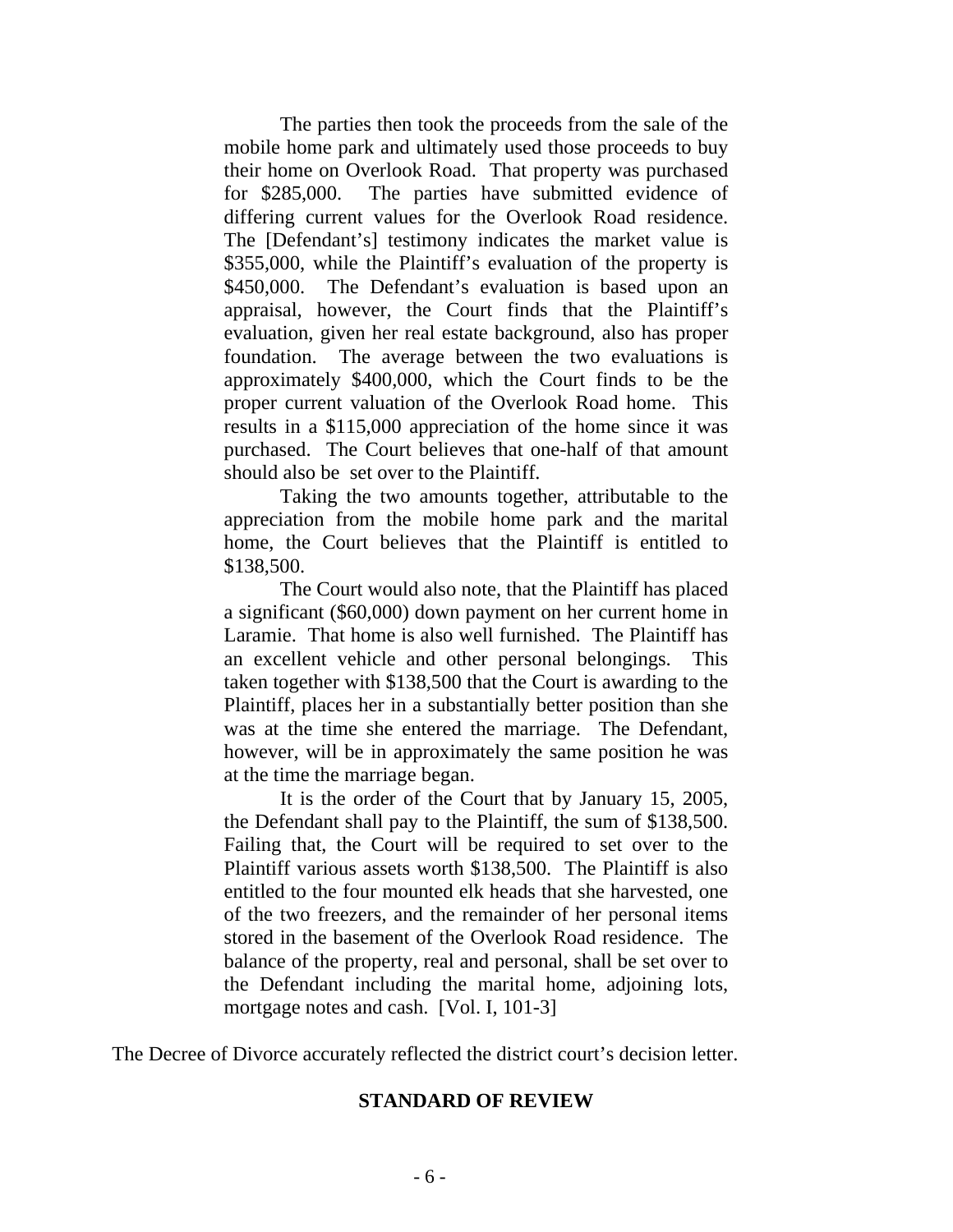[¶11] There are few rules more firmly established in our jurisprudence than the proposition that the disposition of marital property is committed to the sound discretion of the district court. Judicial discretion is made up of many things, including conclusions reached from objective criteria, as well as exercising sound judgment with regard to what is right under the circumstances and without doing so arbitrarily or capriciously. We are required to ask ourselves whether the trial court could reasonably conclude as it did and whether or not any facet of its ruling was arbitrary or capricious. In accomplishing our review, we consider only the evidence in favor of the successful party, ignore the evidence of the unsuccessful party, and grant to the successful party every reasonable inference that can be drawn from the record. *Holland v. Holland*, 2001 WY 113, ¶8, 35 P.3d 409, ¶8 (Wyo.2001). Moreover,

> We apply an abuse of discretion standard when reviewing divisions of marital property and, recognizing that property settlements present complex problems requiring the trial court to assess the respective merits and needs of the parties, we will not disturb the result absent a manifest abuse of that discretion. *France v. France*, 902 P.2d 701, 703 (Wyo.1995); *Neuman v. Neuman*, 842 P.2d 575, 578 (Wyo.1992); *Kennedy v. Kennedy*, 456 P.2d 243, 247 (Wyo.1964 [1969]). We will find an abuse of discretion when the disposition shocks the conscience of the court and appears so unfair and inequitable that reasonable persons could not abide it. *France*, 902 P.2d at 703.

*Mann v. Mann*, 979 P.2d 497, 500 (Wyo. 1999)

*Odegard v. Odegard*, 2003 WY 67, ¶10, 69 P.3d 917, 920-21 (Wyo. 2003).

[¶12] In *Sweat v. Sweat*, 2003 WY 82, ¶6, 72 P.3d 276, 278 (Wyo. 2003), we articulated a slightly more expansive standard of review under circumstances not dissimilar to those presented by this case:

> The division of marital property is within the trial court's sound discretion, and we will not disturb that division absent an abuse of discretion. *Carlton v. Carlton*, 997 P.2d 1028, 1032 (Wyo.2000). A just and equitable distribution is as likely as not to be unequal. *Id*. We evaluate whether the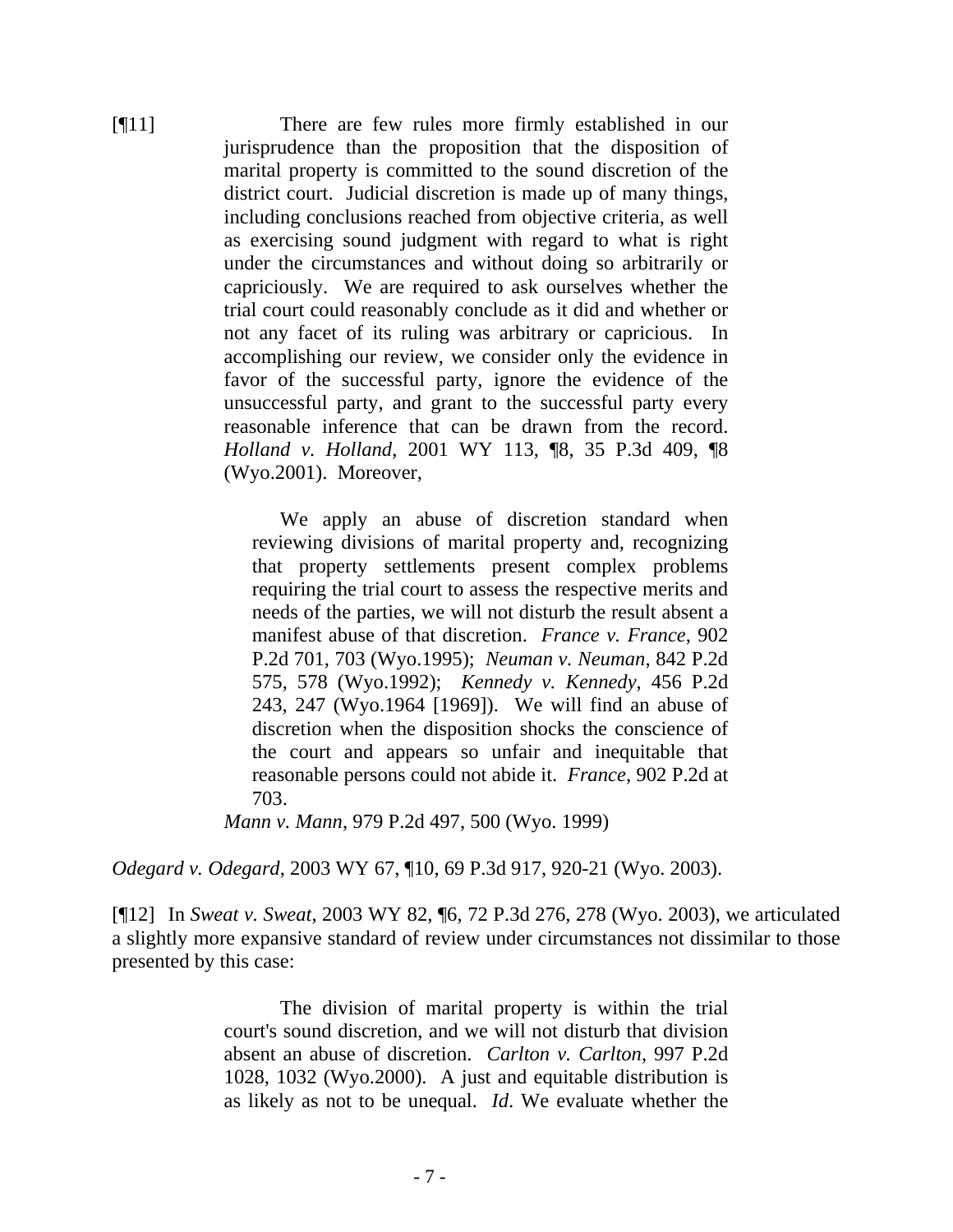trial court's property division is, in fact, equitable from the perspective of the overall distribution of marital assets and liabilities rather than from a narrow focus on the effects of any particular disposition. *Id*. From that perspective, we afford the trial court considerable discretion to form a distributive scheme appropriate to the peculiar circumstances of each individual case, and we will not disturb such a scheme absent a showing that the trial court clearly abused its discretion. *Id*. The division of property in a divorce case should not be disturbed except on clear grounds as the trial court is usually in a better position than the appellate court to judge the parties' respective merits and needs. *Metz, v. Metz*, 2003 WY 3, ¶6, 61 P.3d 383, ¶6 (Wyo.2003). The trial court is also in the best position to assess the witnesses' credibility and weigh their testimony. *Raymond v. Raymond*, 956 P.2d 329, 332 (Wyo.1998). We, therefore, give considerable deference to its findings. *Id*. The ultimate question in determining whether an abuse of discretion occurred is whether the trial court could reasonably conclude as it did. *Metz*, 2003 WY 3, ¶6. In answering that question, we consider only the evidence of the successful party, ignore the evidence of the unsuccessful party, and grant the successful party every favorable inference that can be drawn from the record. *Holland v. Holland*, 2001 WY 113, ¶8, 35 P.3d 409, ¶8 (Wyo.2001).

[¶13] Wyo. Stat. Ann. § 20-2-114 (LexisNexis 2005) provides:

In granting a divorce, the court shall make such disposition of the property of the parties as appears just and equitable, having regard for the respective merits of the parties and the condition in which they will be left by the divorce, the party through whom the property was acquired and the burdens imposed upon the property for the benefit of either party and children. The court may decree to either party reasonable alimony out of the estate of the other having regard for the other's ability to pay and may order so much of the other's real estate or the rents and profits thereof as is necessary be assigned and set out to either party for life, or may decree a specific sum be paid by either party.

[¶14] With respect to those statutory factors we have said: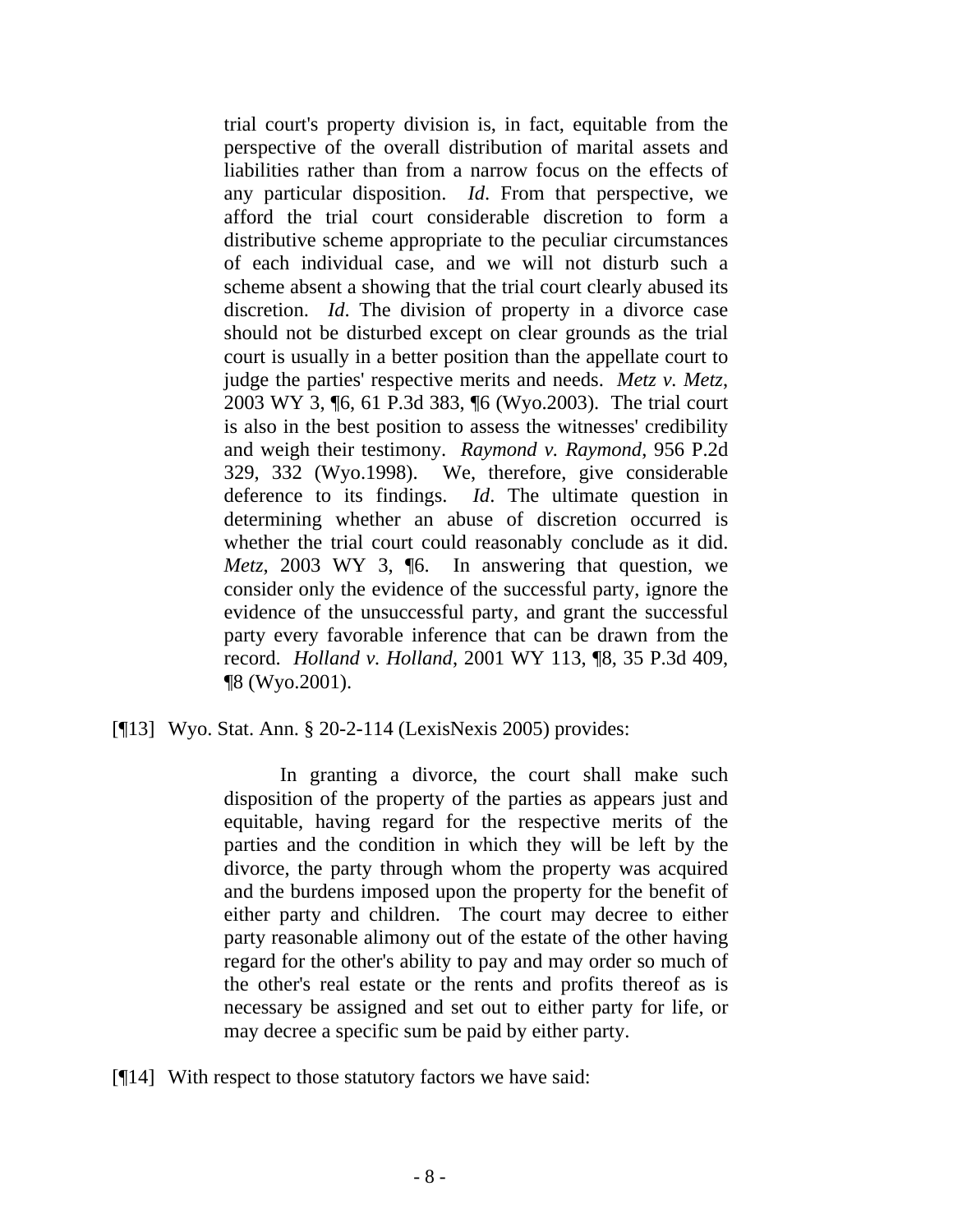"There are no specific guidelines as to how much weight is given to each of the factors;" the "trial court has the discretion to determine what weight should be given each of these individual factors." *Barney v. Barney*, 705 P.2d 342, 346 (Wyo.1985); *Wallop v. Wallop*, 2004 WY 46, ¶26, 88 P.3d 1022, 1030 (Wyo.2004). There are " 'no hard and fast rules' governing property divisions." *Paul v. Paul*, 616 P.2d 707, 712 (Wyo.1980) (*quoting Young v. Young*, 472 P.2d 784, 785 (Wyo.1970)).

*Stoker v. Stoker*, 2005 WY 39, ¶22, 109 P.3d 59, 65 (Wyo. 2005).

## **DISCUSSION**

[¶15] A primary question that must be answered in a review such as this is whether or not the evidence adduced at trial supports the property division as a whole, not necessarily each individual part of it. *Odegard*, 69 P.3d at 921; *Holland v. Holland*, 2001 WY 113,  $\P$ 9, 35 P.3d 409, 412 (Wyo. 2001). Wife contends that the record does not support the district court's finding that all of the marital property traces back to Husband's retirement nest egg in two very important respects: First, Wife's ownership interest in the property (in particular the marital home on Overlook Road); and her substantial contribution to the single most profitable investment venture during the marriage (the Kemmerer mobile home park). However, Wife's summary of her argument hardly suggests that the trial court abused its discretion or that the district court's distribution should "shock the conscience" of this Court:

> Under Wyoming law, absent an abuse of discretion the District Court was empowered to award virtually all the marital property to Husband, even if the Wife owned one-half of it. The Court did not do that. Instead, it found that the property all belonged to the Husband because it "traced back to" his premarital holdings. In doing so, the District Court disregarded the evidence concerning the Wife's ownership and contribution.

Continuing, Wife contends that none of the assets held by the parties at the time of the divorce were "*brought into* the marriage." Therefore, the district court's finding to that effect is an abuse of discretion because it is not supported by the evidence. Furthermore, Wife contends that none of the marital assets can be "traced back to" Husband's premarital property. We cannot agree with that proposition, because the evidence certainly supports the fact that virtually all of the assets of the parties, at the time of the marriage, were Husband's assets. Moreover, Husband's Exhibit 60 supports the district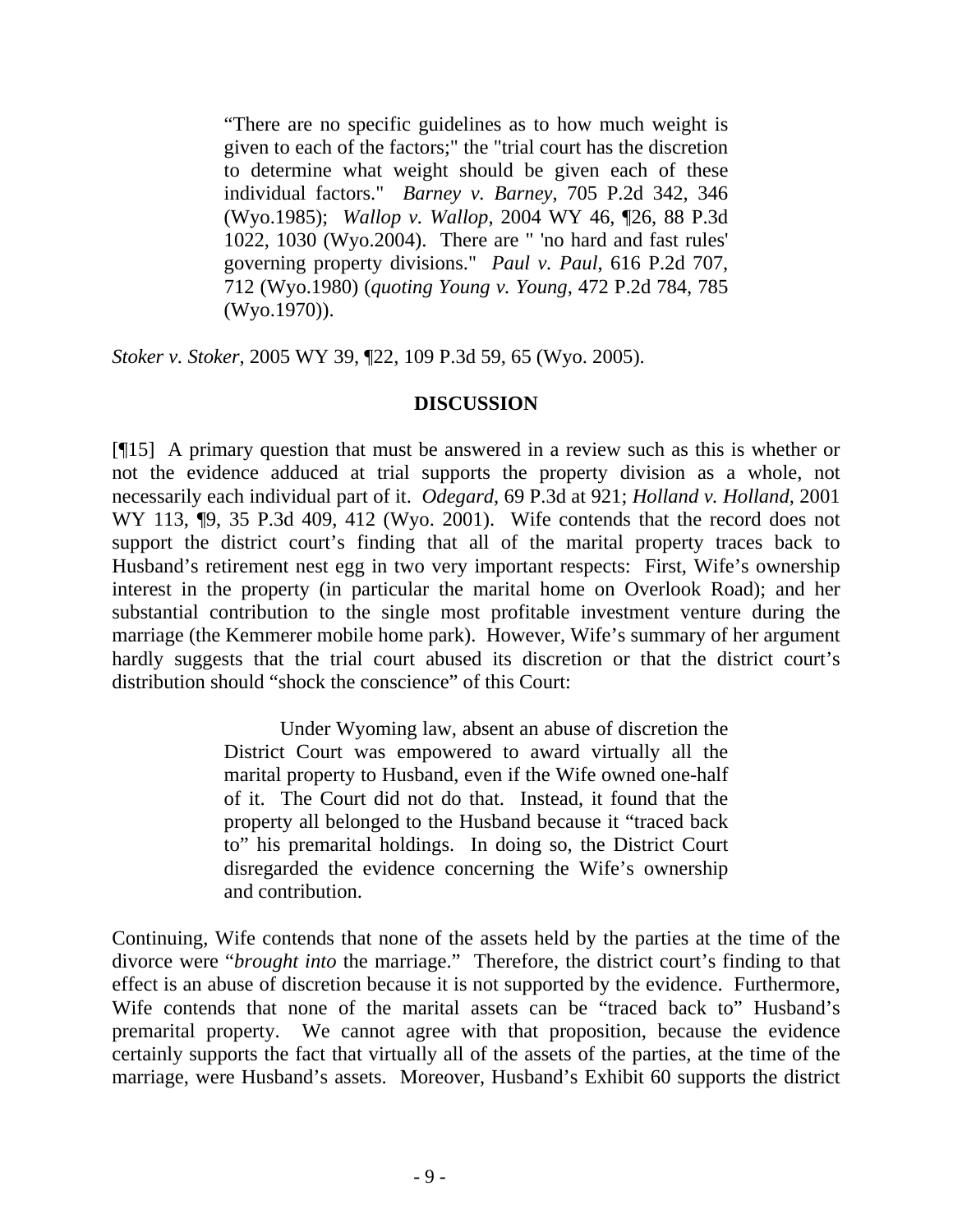court's conclusion that the marital assets do "trace back to" Husband's initial economic stake in this marriage.

[¶16] Wife focuses on this single sentence, quoted from *France v. France*, 902 P.2d 701, 704 (Wyo. 1995), as providing the framework for our standard of review: "The property which is subject to division under our statute consists of property which is the product of the marital union and was acquired during the course of the marriage by the joint efforts of the parties." We include the entire paragraph from which that sentence is borrowed for the sake of clarity and completeness:

> The property which is subject to division under our statute consists of property which is the product of the marital union and was acquired during the course of the marriage by the joint efforts of the parties. The statute requires such property to be disposed of in a just and equitable manner between the parties in the exercise of judicial discretion. We have held a just and equitable division is as likely as not to be unequal. *Blanchard v. Blanchard*, 770 P.2d 227 (Wyo.1989). Wyo. Stat. § 20-2-114 includes as a factor, 'the party through whom the property was acquired \* \* \*.' In *Warren v. Warren*, 361 P.2d 525 (Wyo.1961), we held property, which was inherited by or given to that party, can properly be awarded to the party by whom it was inherited or given. In *Paul v. Paul*, 616 P.2d 707 (Wyo.1980), we held it is not an abuse of discretion to award to a party the property he brought to the marriage.

*France*, 902 P.2d at 704.

[¶17] In many respects, Wife's argument amounts to a semantic quibble over whether "property brought to the marriage" means something totally unrelated to assets that are readily "traced to" property brought to the marriage. The language from the governing statute is "the party through whom the property was acquired." Wyo. Stat. Ann. § 20-2- 114. Moreover, we are also mindful that the district court's action should be sustained on any basis apparent from the record. *Pasenelli v. Pasenelli*, 2002 WY 159, ¶16, 57 P.3d 324, 331 (Wyo. 2002); *Heyl v. Heyl*, 518 P.2d 28, 30 (Wyo. 1974). It is apparent from the record that the gist of the district court's finding is that Husband was the "party through whom the property was acquired."

[¶18] Wife contends that Husband made a gift to her by titling property in their joint names. In *Barton v. Barton*, 996 P.2d 1, 4 (Wyo. 2000), we said: